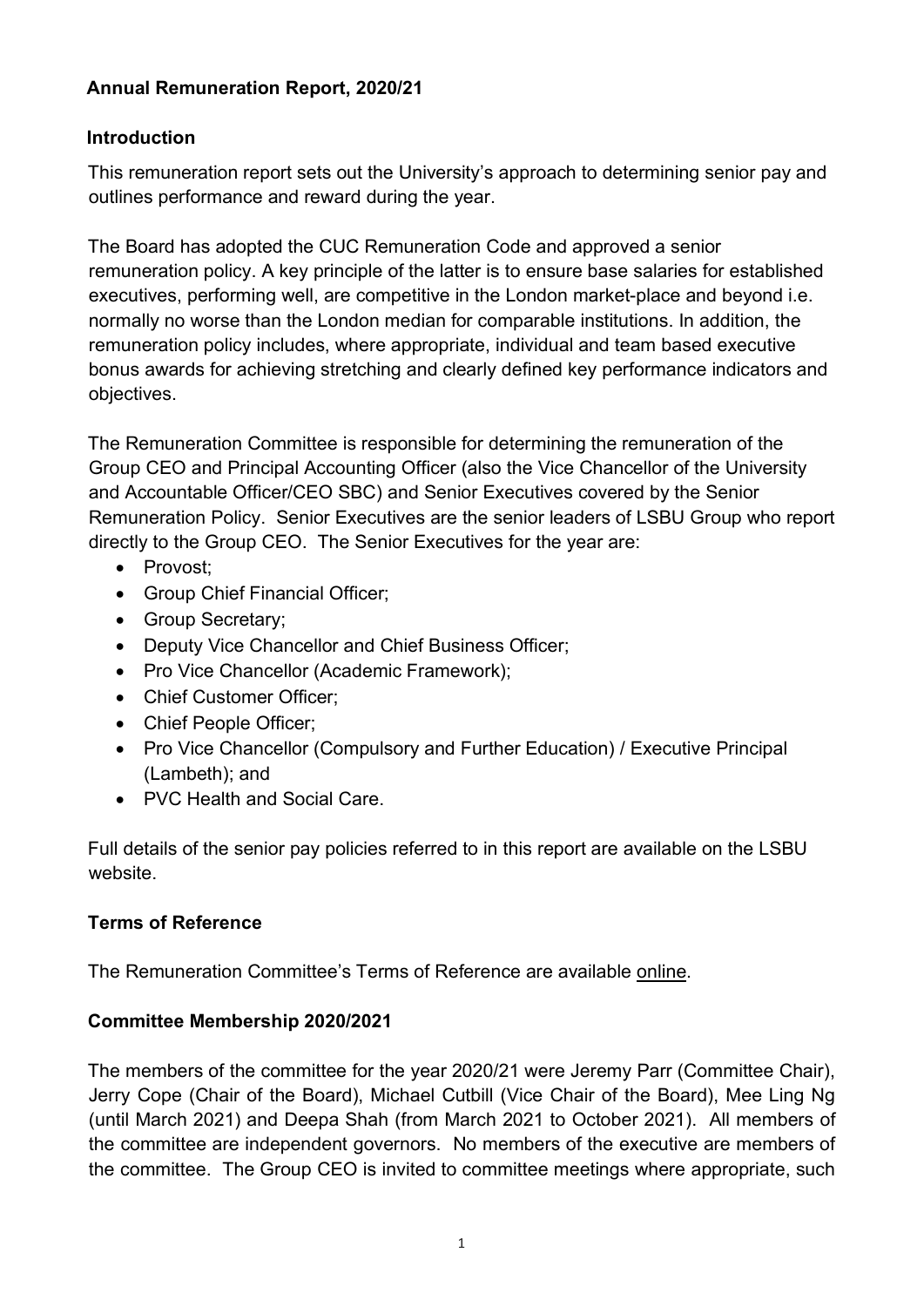as to make recommendations on pay awards and bonuses of senior executives. No member of the executive was present for any discussion on their own remuneration.

## **Committee meetings 2020/21**

The committee met three times in the 2020/21 academic year.

- 3 November 2020
- 30 March 2021 (by email)
- 22 June 2021

The committee also met on 2 November 2021 to consider Senior Executive performance and remuneration for 2020/21.

## **Approach to remuneration of all staff in 2020/21 and for 1 August 2021 onward**

LSBU Group is a large complex organisation requiring both general and specialised leadership to fulfil its strategic objective of being seen as a nationally leading provider of technical and professional education. This requires the provision of high-quality teaching and support to its students, at home and overseas, enabling them to face the real world confidently and successfully. The teaching environment will be underpinned by input from employers and will have a strong focus on enterprise and applied research.

To achieve this objective, LSBU Group needs to attract, retain and motivate a strong calibre of leaders with competitive remuneration packages, within both a London and international labour market. However, the approach to senior remuneration must be framed within a context that all LSBU Group employees are, and feel, remunerated fairly for their roles and responsibilities and enthusiasm for the success of the University and Group.

At the LSBU Group, we create an environment which attracts and fosters the very best staff, and in which all staff, whatever their role, feel valued and proud of the Group and take appropriate responsibility for its development. Embracing and integrating equality and diversity and inclusion is fundamental to our success and growth as providers of technical and professional education alongside research and enterprise.

### **Senior Remuneration**

In setting senior remuneration, LSBU has adopted the CUC Higher Education Senior Staff Remuneration Code (2018).

LSBU's Senior Remuneration Policy (agreed by the Board in October 2018) sets out the following principles for senior remuneration:

• Remuneration will be applied to ensure that it is discrimination free, and based on job scale and complexity;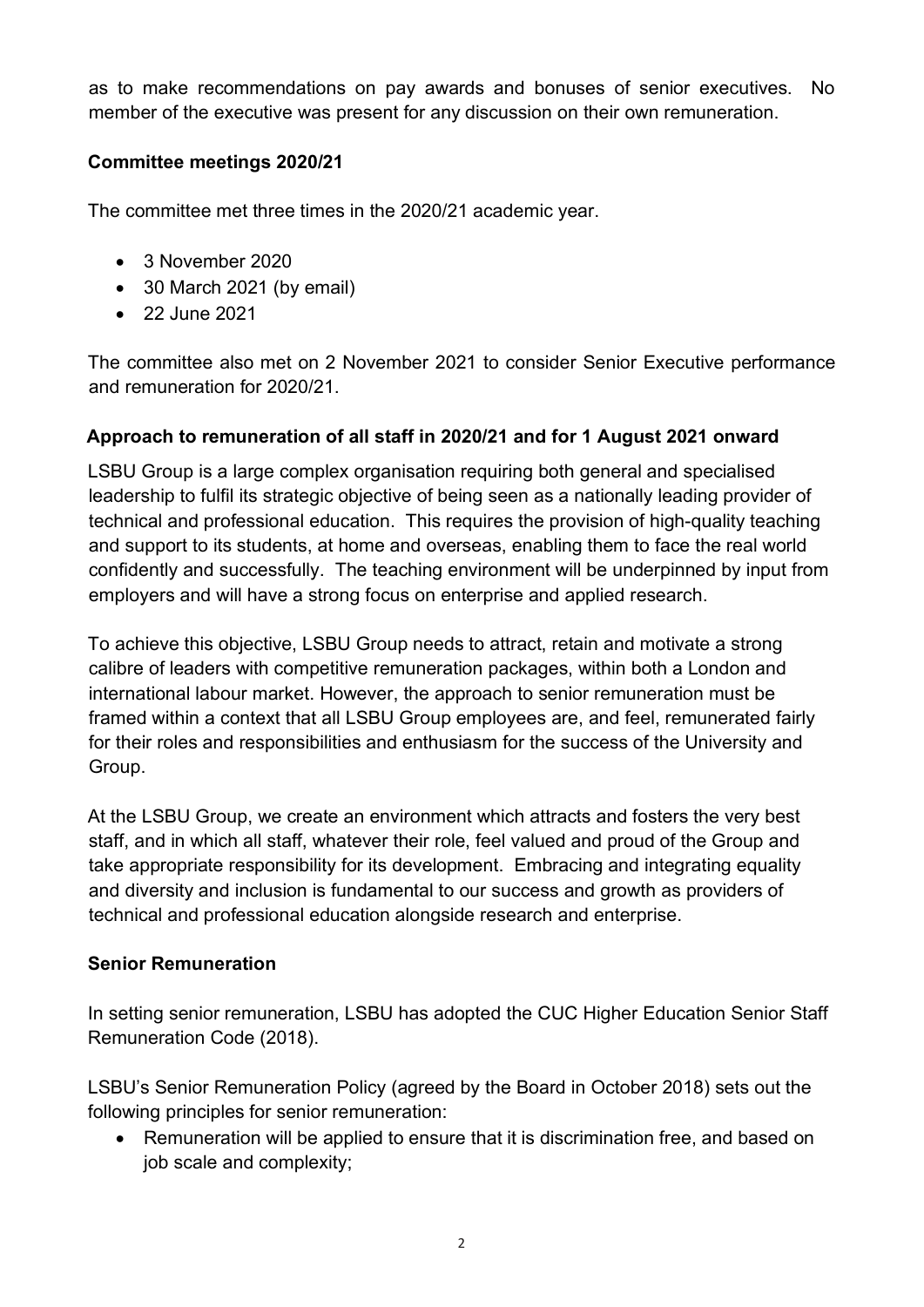- Base salaries for established executives, performing well, are competitive in the London market-place and beyond i.e. normally no worse than the London median for comparable institutions
- Overall remuneration levels, including benefits, will be set to attract and retain good quality leaders, with a significant element of reward based on performance, assessed against objectives;
- Starting packages will reflect the experience and capability and particular circumstances of candidates, and the size and challenge of the particular role facing them;
- New starters will initially therefore often receive higher than average annual increases as their performance moves towards and as appropriate above the median expected for the role;
- Overall nonetheless the average % annual pay increases for senior executives as a whole will normally be no higher than for all employees, including the value of increments, where paid;
- Account will also be taken of the ratio of the Group CEO's base salary within an HE setting and total remuneration to the median earnings of the university as a whole, both absolute and the change from the previous years.
- Individual annual pay increases will be influenced by performance, but in general good or exceptional performance will be rewarded mainly by annual unconsolidated bonus rather than basic pay;
- This individual performance annual bonus scheme, currently set at a maximum of 10% of basic pay, will be based on pre-agreed clear measurable output-based objectives; no individual bonus will normally be paid unless the University meets an overall financial target set by the Board as a whole;
- At the Remuneration Committee's discretion, a team bonus awarded against specific team objectives in addition to the individual bonus will operate, currently set at a maximum of 8% with the potential to rise to 10% on the approval of the Remuneration Committee
- At the Board's discretion, the overall package may also include a longer-term incentive scheme, the perceived value of which should be included in assessing comparability with equivalent institutions;
- The Board will publish the value of the packages of some or all of its senior executives, in the way defined and required by the Office for Students (OfS);
- These principles will be resubmitted to the full Board for endorsement, as a minimum once every three years and will be published in LSBU's Report & Accounts.

# *Benchmarking*

The committee has agreed that based on the distinctive challenges and structure of the LSBU Group the following relevant benchmarks and indicators would normally be taken into consideration when setting and reviewing the Group CEO/Vice Chancellor's salary:

• London modern universities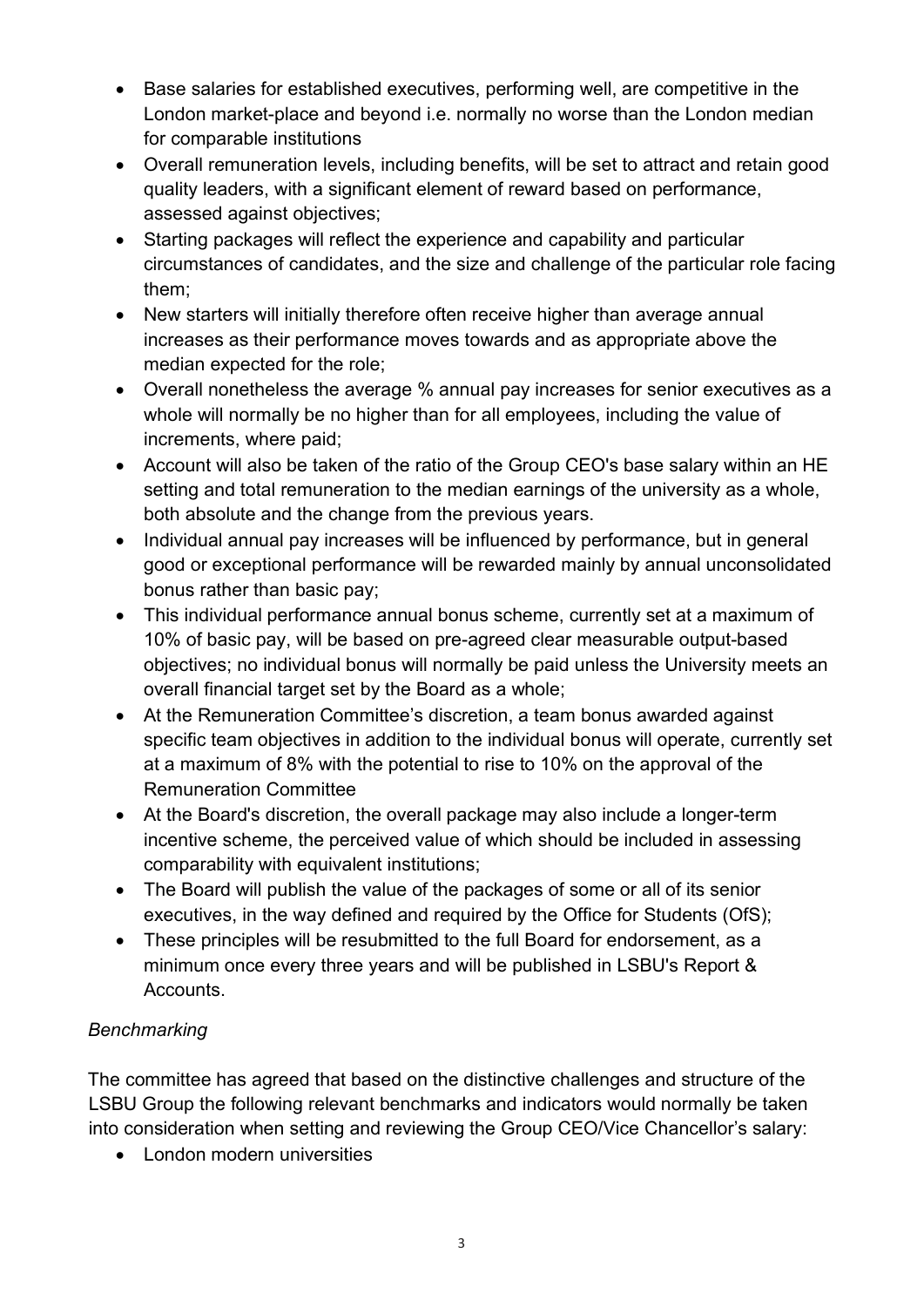- To the extent available, institutions of similar size and type based on UCEA data (this data will be interpreted to take account of LSBU's London location by adding 5%); and
- To the extent available, other universities with a group structure or similar complexity of structure or regulatory framework.

Senior executive pay is independently benchmarked every three years. Korn Ferry carried out this review in September and October 2021. Following this review the remuneration committee agreed that overall benefits for its Senior Executive team remain broadly comparable for their roles, but that some adjustments might need to be made, depending on performance, in future years.

The Korn Ferry Hay method of job evaluation was used to set the benchmark for all Executive level jobs and salaries.

## **Institutional performance, 2020/21**

The Board monitors the performance of the University through the agreed key performance indicators. As set out in the *Strategic Report*, the University performed well in terms of both financial and many strategic outcomes, notwithstanding that some strategic objectives were inevitably impacted by the Covid pandemic and by the disruptive IT outage which the university experienced in late 2020.

Institutional performance including areas measured by the key performance indicators plus individual objectives are reviewed as part of individual Senior Executives' appraisals and are overseen by the Remuneration Committee.

# **Group CEO performance, 2020/21**

This assessment of the Group CEO's performance is for academic year 2020/2021. The bonus awarded based on performance for academic year 2020/21 will be paid in financial year 2021/22 and appear in next year's accounts.

The Group CEO's performance was reviewed by the Chair of the Board as part of the appraisal process, looking at key results both against key KPIs for the University and Group, which the Group CEO oversees, and against the specific personal objectives (marked \*) set for the Group CEO by the Remuneration Committee:

- \*The financial stability of the organisation has continued and the diversity of income streams has been increased;
- High standards of safety have been achieved across all parts of the LSBU Group;
- Recruitment in 2021, has held up or increased, thanks to the growing reputation of the University;
- \*Institutional reputation across the Group has improved but disappointingly specific UK League table rankings for the University have decreased primarily following a change in the measurement in the Sector of student outcomes, but also impacted by a relative drop in National Student Survey scores;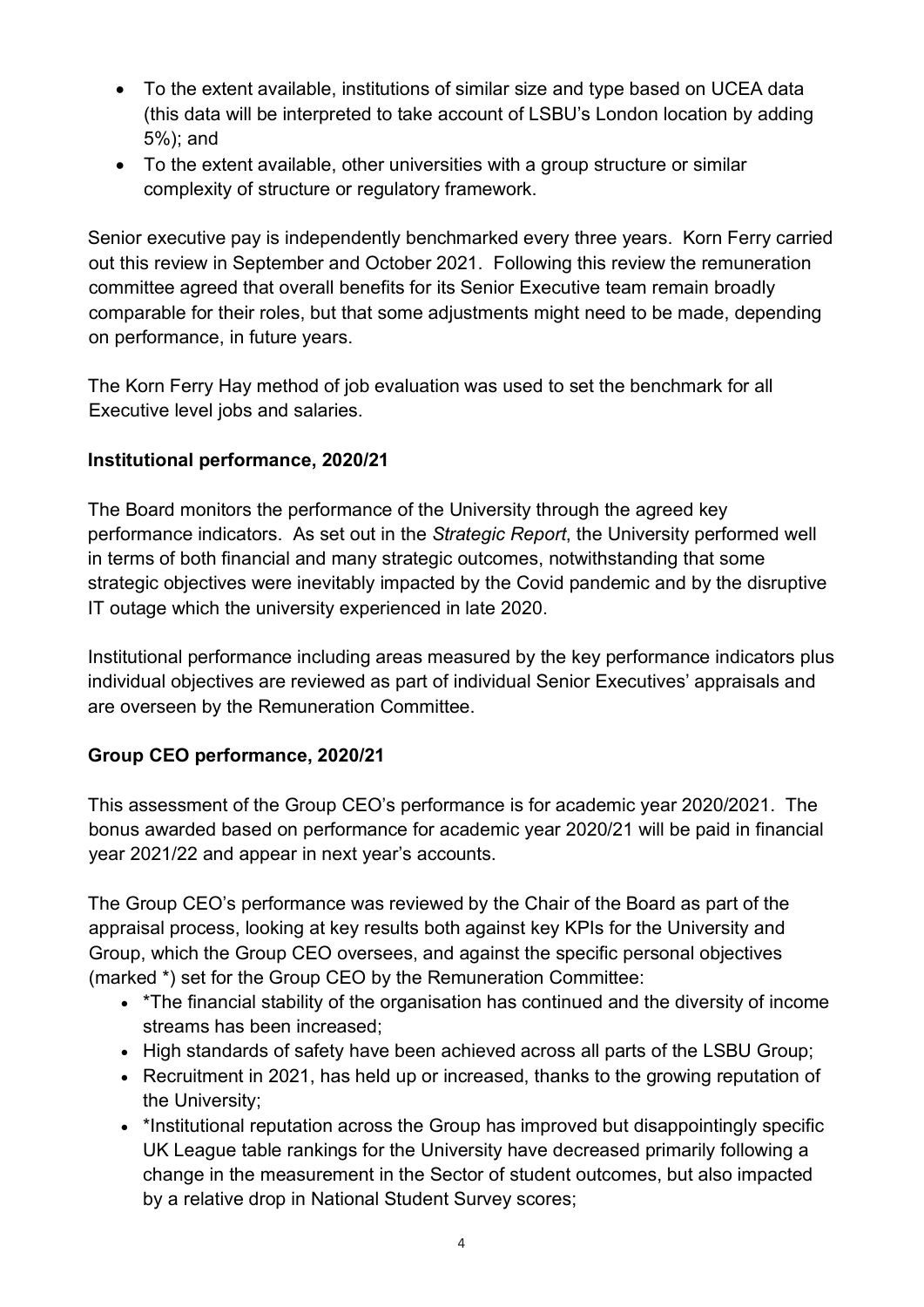- The KEF return was submitted and placed LSBU in the top quartile based on normalised data and the REF submission was completed with almost double the staff submitted previously. These measures have driven improvements in the Times World Rankings (now joint 83<sup>rd</sup> in UK 801-1000 globally);
- Good progress in terms of student outcomes continues to be made at Lambeth College, a key element of the family of educational institutions' strategy; financial performance continues to be a challenge but plans to complete the recovery are progressing;
- Costs have been controlled carefully, but with investment in key strategic areas;
- \*Staff engagement was again strong at a time of significant change and disruption;
- \*Notwithstanding affordability challenges, progress has been made on a number of key major projects and plans, including the opening of an exciting new campus at Croydon;
- The new Group strategy building on the growing family of educational institutions vision is underpinning key strategic initiatives;
- There has been strong and confident leadership during the pandemic ensuring that students across the Group were well supported to achieve their learning objectives; and
- High profile contributions have been made on the national stage in terms of the development of the Sector, especially on social mobility and on technical universities.

In conclusion, the Group, with a prudent financial strategy, is well placed to thrive and improve student outcomes in a potentially tough environment going forward. The Board continues to recognise the importance of maintaining a strong and determined leadership team across all areas of activity.

During the year under review, the Group CEO was awarded a bonus of £12.7k for individual performance (a bonus of £17.9k was awarded for performance in 2019/20) and a bonus of £3.7k for team performance.

### *Performance related pay, 2020/21 and 2021/22*

Under the Senior Remuneration Policy, for 2020/21, the Group CEO and Senior Executives were eligible for a bonus of up to 10% of salary and for a team bonus of up to 8% of salary as set out in the remuneration principles above. The award of both individual and team bonuses is reviewed and approved by the Remuneration Committee.

During the year, the University met its overall financial target and nine members of the executive were eligible to receive an individual bonus and nine members a team bonus. Following the appraisal process and a report on performance against individual measurable objectives, the Committee approved nine individual (including the Group CEO) bonuses and a team bonus (of 1.56%) together totalling £90.9k (for 2019/20 performance, eight individual bonuses and a team bonus were awarded totalling £100k).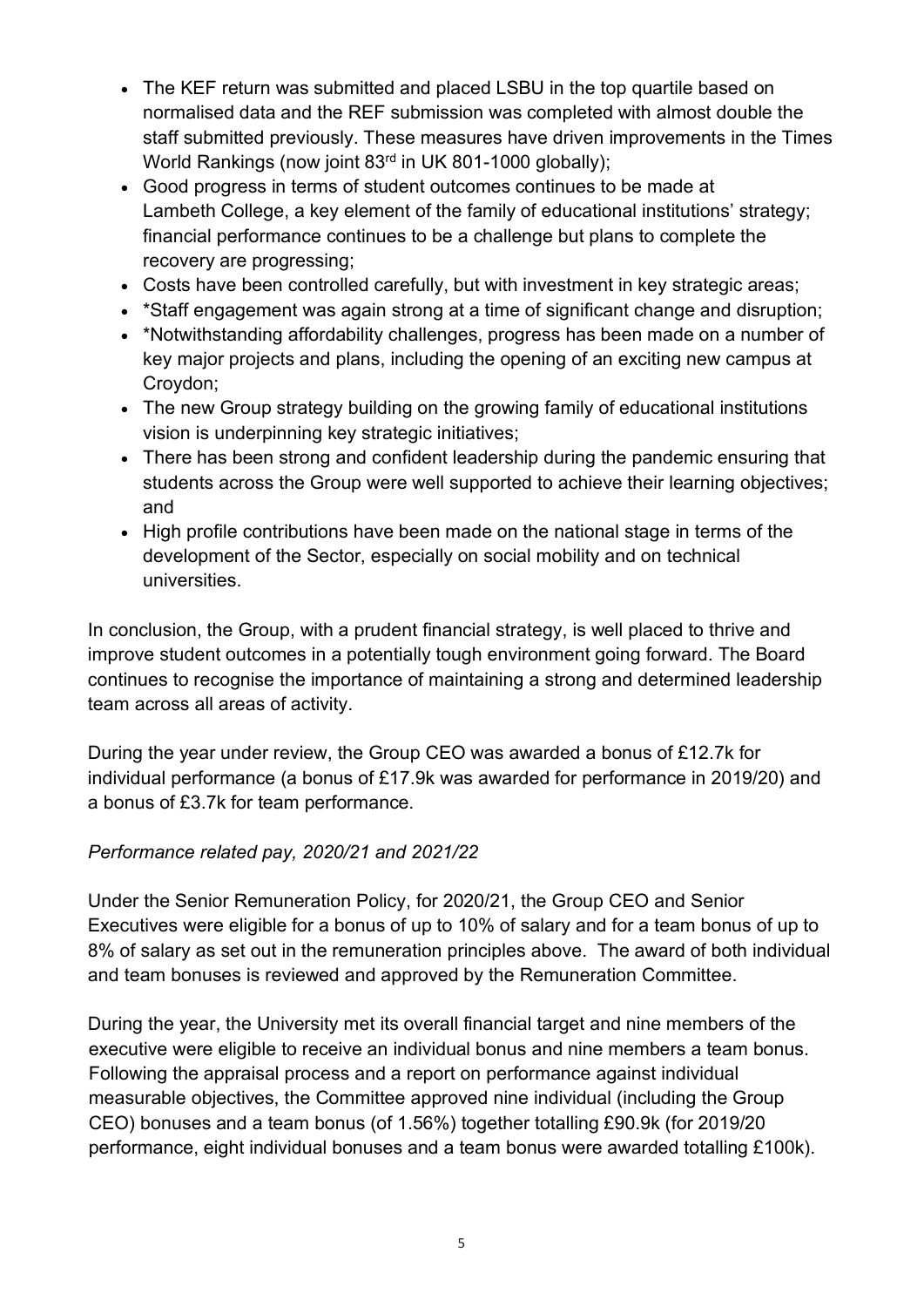There is a separate performance related pay scheme for Senior Managers (grades A – B. Bonus of up to 3% of salary) and Senior Leaders (grade C. Bonus of up to 10% of salary). Staff eligible for performance related pay receive annual inflation uplifts to their base pay. Bonuses for performance during 2020/21 were determined in November 2021.

## **Total Remuneration: Group CEO**

The table below sets out payments to the Group CEO during 2020/21 with a comparison to 2019/20. The bonus figure relates to performance in the previous year.

| <b>Emoluments of the Group CEO</b>                                                     | $2020 - 21$ | $2019 - 20$ |
|----------------------------------------------------------------------------------------|-------------|-------------|
|                                                                                        | £'000       | £'000       |
| <b>Salary</b>                                                                          | 238         | 238         |
| <b>Accommodation allowance</b>                                                         | 10          | 10          |
| Performance related pay                                                                | 33          | 30          |
| <b>Taxable benefits</b>                                                                | 1           | 1           |
| <b>Subtotal</b>                                                                        | 282         | 279         |
| <b>Pension scheme contributions or</b><br>payments in lieu of pension<br>contributions | 35          | 35          |
| <b>Total</b>                                                                           | 317         | 314         |

For 2020/21, the Group CEO/Vice Chancellor has been awarded a pay increase of 1.5%, In line with the pay award to LSBU employees.

# *Pay Multiple*

The Group CEO/Vice Chancellor's basic salary is 6 times the median pay of staff across the university, where the median pay is calculated on a full-time equivalent basis for the salaries paid by the provider to its staff.

The Group CEO/Vice Chancellor's total remuneration salary is 6.9 times the median total remuneration of staff, where the median pay is calculated on a full-time equivalent basis for the salaries paid by the university to its staff.

The pay multiple has remained in line with that of previous years.